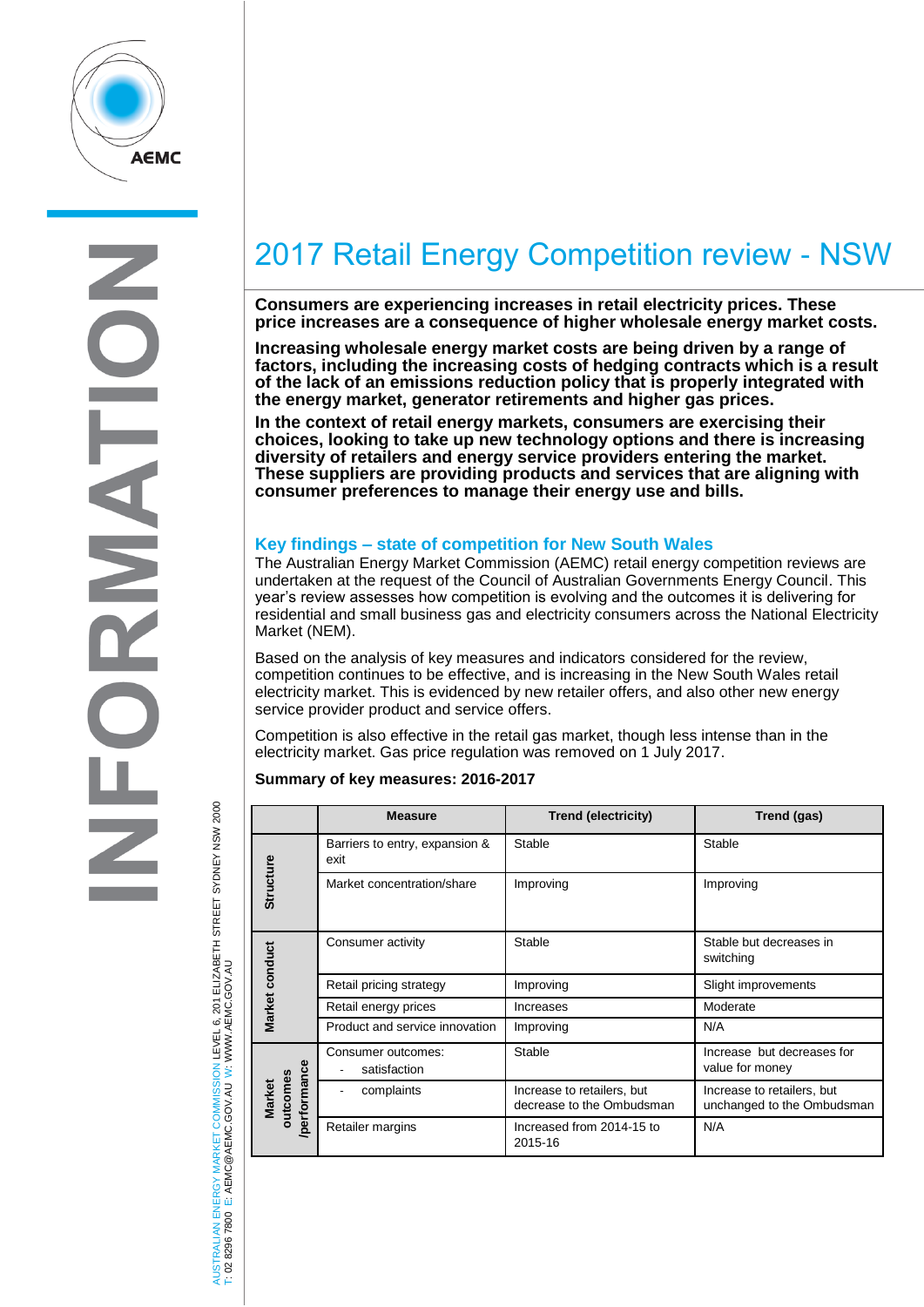#### **Retail electricity market**

## *Market structure measures indicate competition remains effective*

- In December 2016, there were 22 electricity retailers serving approximately 3.47 million small electricity customers.
- Market concentration, as measured by the Herfindahl-Hirschman index (HHI), improved by around 5 per cent as second tier retailers continued to increase their market share from 9 per cent in 2015 to 11 per cent in 2016.
- In our retailer survey, it was noted that the contract market in NSW is tightening. with higher wholesale prices. This may limit a retailer's ability to expand but as yet have not impacted the market.

## *Consumer awareness is high and engagement increasing*

- For this year's review the consumer research was undertaken in January-February 2017 by Newgate Research. Unless otherwise noted, all results are based on the research findings for this time period.
- 94 per cent of NSW residential electricity consumers are aware of their ability to choose their retailer and 86 per cent understand they can choose their plan. These are both improvements on the 2016 results.
- Around 82 per cent of residential consumers and 84 per cent of small business consumers said they actively chose their electricity plan they are on as at January/February 2017.
- In 2017, 34 per cent of both residential and small business consumers actively investigated their energy options. However, when prompted around 36 per cent of residential consumers did not know whether they were on a standing or market offer contract.
- Based on data from AEMO and the AER, 17 per cent of New South Wales residential and small business consumers changed their electricity retailer or plan during 2015-16.
- Over the past five years, 56 per cent of residential consumers and 53 per cent of small business consumers changed their electricity retailer or plan. This is a slight increase from 2016.
- Only 13 per cent of residential consumers and 11 per cent of small business consumers were aware of the AER's Energy Made Easy website.

## *Increasing diversity of products and service options*

- There is a range of new energy service providers that have entered the national electricity market offering innovative services to consumers. For example, there is Powershop, Mojo and Simply all offering services. Powershop also in conjunction with Reposit offer services that are designed for consumers with solar PV and batteries. The Reposit software enables consumers to optimise the value of the electricity they generate either by using it or exporting it to the grid at optimum times.
- A growing number of retailers have digital interfaces, such as online portals or mobile apps that allow consumers to track and manage their usage and monitor their bills on an on-going basis.
- An increasing number of consumers are receiving services from embedded networks. Over 80 per cent of the growth in embedded networks in 2012 and 2013 was in the caravan and residential parks segment. However since then the main growth has occurred in the general residential category, and is mostly in apartment dwellings. The majority of residential embedded networks are in the Sydney region, with the remainder of sites on the north and south coasts and a minority registered in regional New South Wales.

**Consumers are experiencing price increases as a result of high wholesale market energy costs.**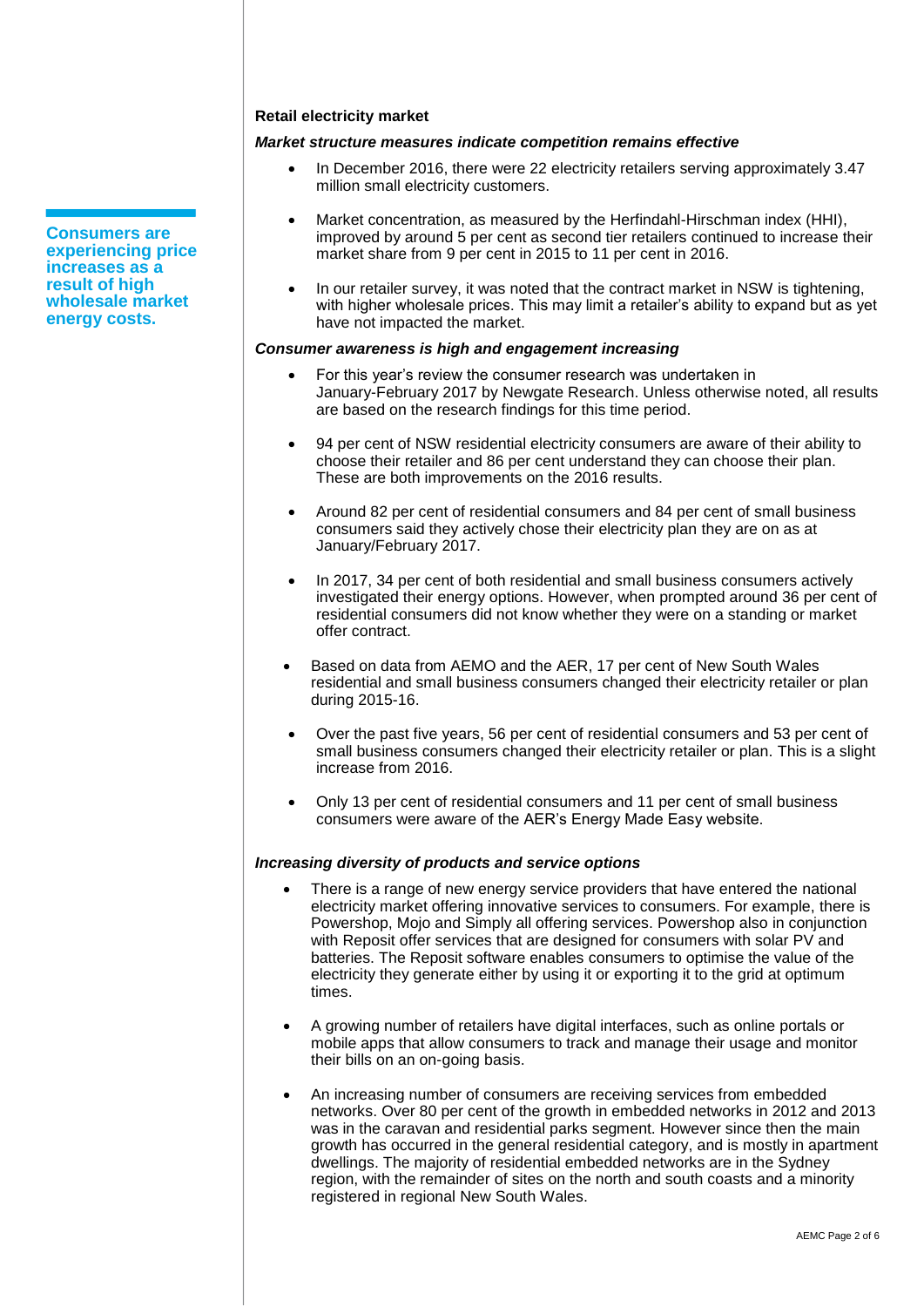**Data provided by Big 3 retailers reveals that consumers may be paying closer to the best available market offer than standing offer**

## *Larger discounts and savings by shopping around*

- Consumers who shop around can potentially save around 21 per cent or \$309 per annum on their electricity bills when moving from a median standing offer to the cheapest market offer. This is based on the consumption profile of a representative consumer<sup>1</sup>, and represents a larger potential saving than in 2016.
- The difference between the most expensive market offer and the cheapest market offer is \$682 per annum.<sup>2</sup> This is greater than the spread of bills under market or standing offers.
- The degree of price dispersion is almost the same across market and standing offers. The spread of bills under market offers in Ausgrid's supply area is \$467 (\$1,165 - \$1,632), compared to the spread for standing offers of \$453 (\$1,394 -  $$1,847$ <sup>3</sup>
- Based on retailer data, the average price paid by NSW customers of the Big 3 retailers (AGL, Origin and EnergyAustralia) is moving closer to the best market offer price, indicating that more consumers selecting discounted market offers. For example, in 2015-16, the average price paid by customers of the Big 3 retailers was 24.9c/kWh, which was 12 per cent above the Big 3's best market offer at that time. This compares with 2014-15 where the average price paid was 25.5c/kWh, which was 23 per cent higher than the best market offer available at that time.
- The discount rate offered by second tier retailers in New South Wales and Victoria is around 11 to 14 per cent higher than that of the Big 3, but the gap between the discounts appears to be decreasing over time.
- There are an increasing number of innovative pricing plans in the market. For example, Mojo offers a subscription pricing model that will suit users with specific usage profiles, and Powershop sells electricity in a variety of power-packs to suit different consumer requirements. Additionally, Origin offer a fixed annual bill for consumers wanting billing certainty, while options for shorter payment periods are also being offered to help consumers with budgeting.

## *Residential consumer satisfaction remains steady but small business satisfaction with value for money decreased*

- The 2017 consumer survey revealed that 62 per cent of residential consumers rated their retailer as good to excellent value for money, and 67 per cent who rated their retailer's level of consumer service as good to excellent which was a decrease from 71 per cent in 2016.
- 61 per cent of small business consumers rated the level of customer service provided by their electricity retailer as good to excellent. However, the proportion of small business customers who rated value for money provided by their electricity retailer as good to excellent decreased significantly from 59 per cent in 2016 to 49 per cent in 2017.

## *Electricity retailer margins*

- For this year's review, the information was voluntarily provided by the Big 3 retailers and some smaller second tier retailers. This made it possible to assess gross margins of these retailers.
- The gross margins of the Big 3 retailers:
	- were larger across New South Wales and Victoria than gross margins of smaller second tier retailers in 2014-15, but similar to the gross margins of smaller second tier retailers in 2015-16

 $\overline{a}$ 

 $1$  The annual electricity consumption of a representative consumer for NSW used was 5,936kWh, of which 1,900kWh is for controlled load as at 5 January 2017 and based on Ausgrid distribution network area.

 $2$  Data as at 5 January 2017.

 $3$  Data as at 5 January 2017.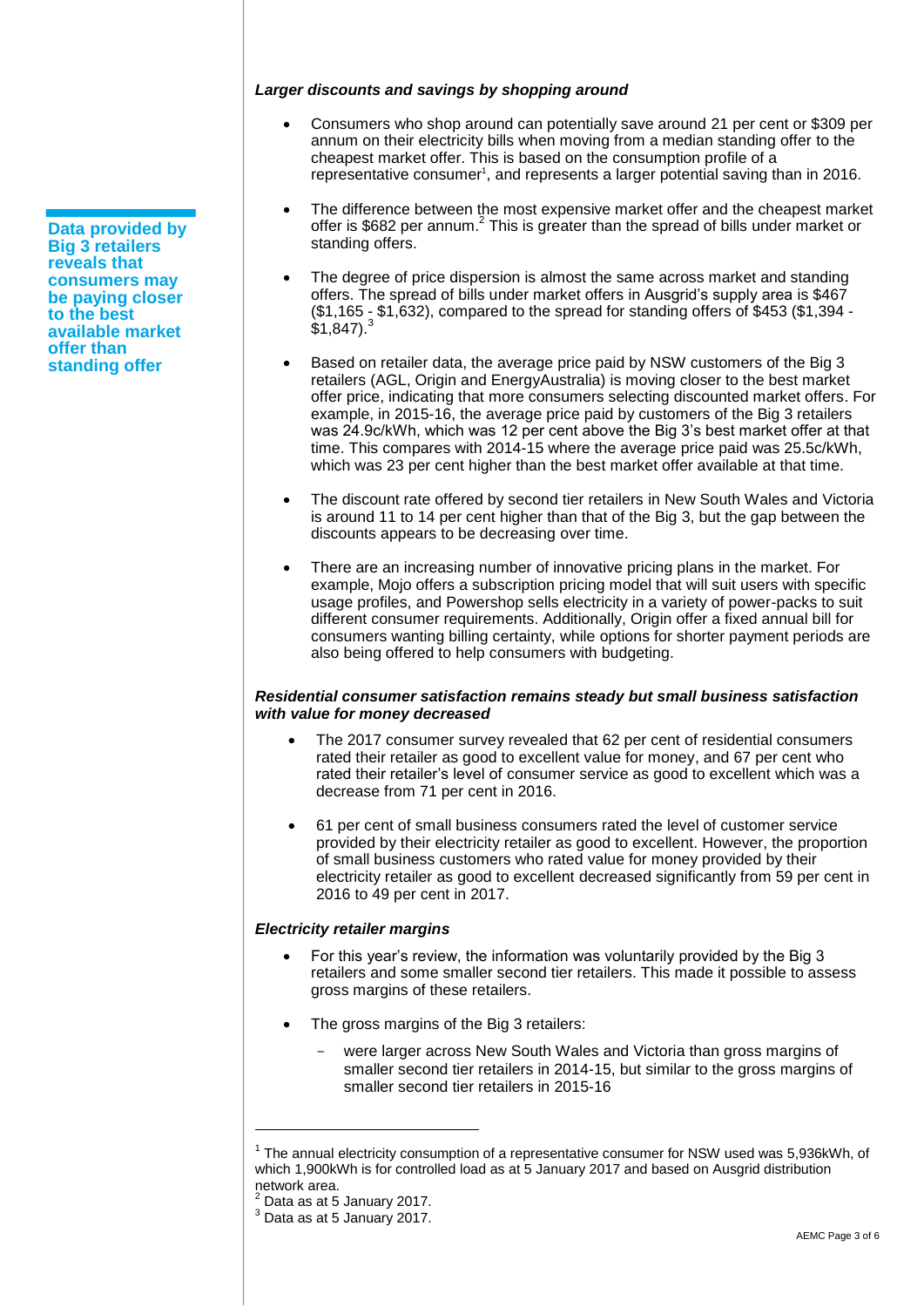- decreased between 2014-15 and 2015-16, in overall terms across all relevant jurisdictions. This was due solely to the decrease in gross margins in South East Queensland. Retail prices were deregulated in South East Queensland from 1 July 2016.
- remained higher in Victoria than in other jurisdictions. As part of its inquiry into retail electricity supply and pricing, the ACCC may consider investigating the differences in retailer costs for different jurisdictions, in particular Victoria.

## **Retail gas market**

## *Retail gas market structure in NSW has improved*

- In December 2016, there were 6 gas retailers serving approximately 1.35 million small gas consumers.
- Market concentration, as measured by the Herfindahl-Hirschman index (HHI) improved by 4 per cent as second tier retailers increased their market share from 3 per cent in the 2016 review to 4 per cent in the 2017.
- Retailers identified logistical issues with entering or expanding into NSW gas markets, including gaining access to pipeline capacity in some regional areas and difficulties in setting up agreements with distributors, transmission companies or suppliers of gas.
- NSW retail gas prices were deregulated on 1 July 2017. IPART's price monitoring functions have been expanded to include gas.

## *Consumer awareness is high and engagement remained stable*

- NSW residential gas consumers have high awareness of their ability to choose their retailer (92 per cent compared to 88 per cent in 2016) or their plan (84 per cent compared to 73 per cent in 2016).
- Based on AEMO data, in the past 12 months 10 per cent of small gas consumers changed their electricity retailer, compared with 14 per cent in 2016.
- Over the past five years, 42 per cent of residential consumers changed their electricity retailer or plan, which is an increase from 33 per cent from 2016.

## *Consumers can save by switching offers*

 $\overline{a}$ 

 Bills for a representative gas consumer in NSW vary considerably depending on the offer they select. For example, the regulated offers yield an average annual bill of \$870 for a representative consumer<sup>4</sup> in the Jemena Coastal Supply Area (which includes Sydney), whereas a consumer could save \$126 per annum (14 per cent) by switching to a market offer. The level of savings will differ with energy consumption, discount eligibility and type of contract.

#### *Consumer satisfaction with their retailer remains steady but satisfaction with value for money has decreased slightly*

- Most consumers are satisfied with their outcomes in the gas market. 76 per cent of residential consumers said they were very or somewhat satisfied with their current retailer, which is an increase from 71 per cent in 2016.
- 68 per cent of residential consumers rated the quality of customer service they receive as good to excellent. This represented a steady result for residential consumers compared to the previous year. There was a 7 per cent decline for small business consumers who rated the quality of customer service by their retailer as good to excellent.
- In relation to consumer perceptions about value for money, 63 per cent of residential consumer gave a rating of good to excellent, which is a reduction from 66 per cent in 2016.

**There is increasing diversity in retail offers and new retailers and service providers entering the retail energy market.** 

 $<sup>4</sup>$  Available to residential consumers as at 27 January and based on consumption of</sup> 24,000MJ.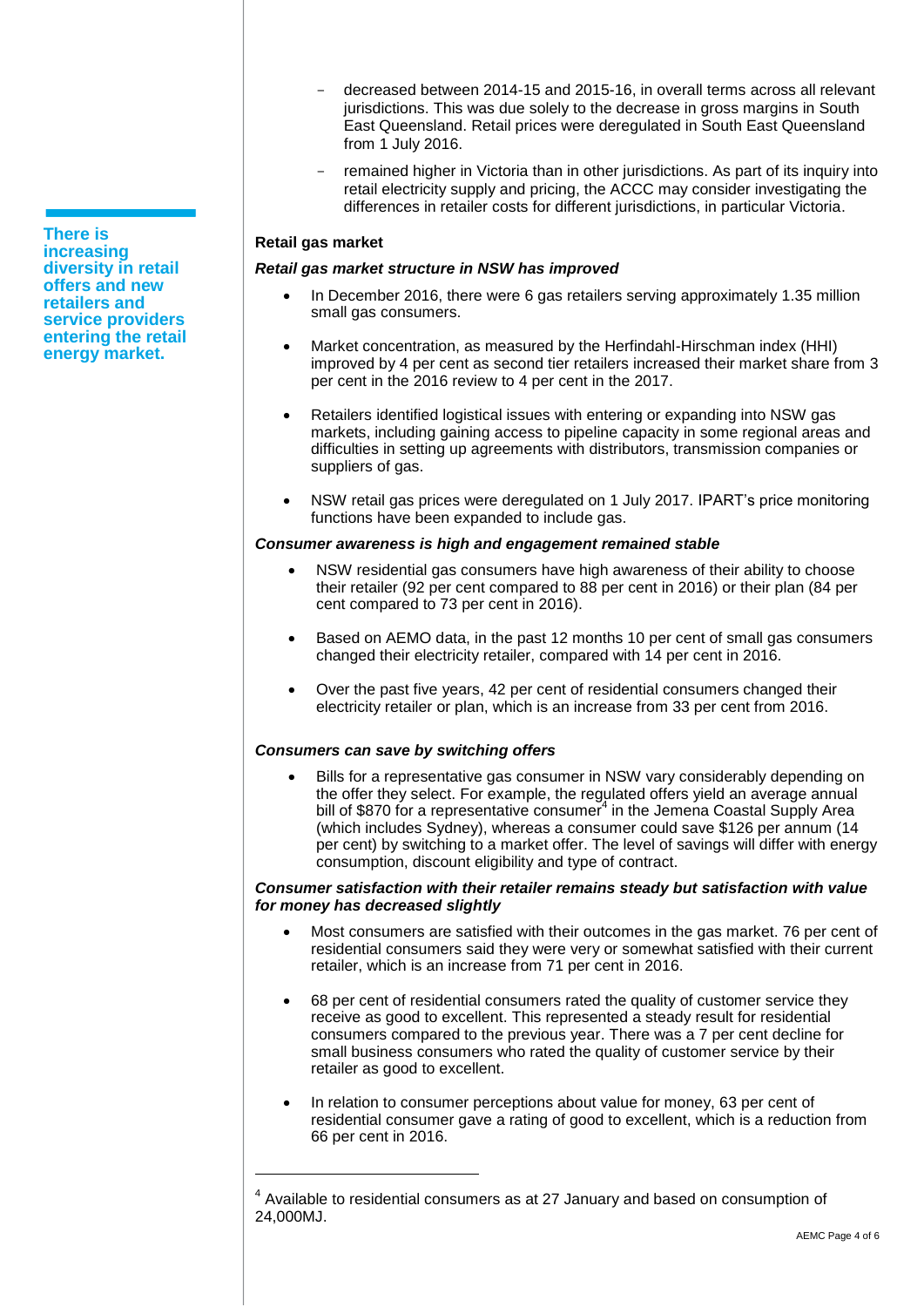## **Recommendations**

The report makes a number of recommendations that relate to enhancing competition in NEM retail energy markets and improving consumer outcomes. These include:

**Recommendation 1:** A broad information program is developed by Energy Consumers Australia (ECA) in partnership with the jurisdictions that would support consumer awareness and confidence in the options that are available to manage energy bills. This information program would be developed as soon as practicable given recent and significant price increases. This work would apply the AEMC consumer blueprint that highlights and identifies the various channels needed to effectively communicate across and within consumer segments and also the broader community.

**Recommendation 2:** The AER is resourced to run an effective awareness campaign of their Energy Made Easy website and are resourced to maintain and develop the site.

**Recommendation 3:** The AER consider opportunities to improve the:

- Information provided by retailers to consumers related to the comparison of retail market offers.
- Transparency of information provided to consumers in relation to expiring fixed benefit periods in market offers.

The AER may need to consider whether amendments to its retail pricing guidelines are required or whether rule change requests need to made to the AEMC.

**Recommendation 4:** As a priority, retailers and distributors make it easier and limit delays for consumers (and their agents) to access their consumption data. In particular, retailers and distribution network businesses develop streamlined arrangements for obtaining informed consent from consumers to the provision of metering data to their authorised representatives. The work by ECA and electricity distribution network businesses on streamlining information requirements from consumers and their agents should continue. In the absence of any industry progress, the ECA may consider if changes should be requested to the National Electricity Rules and National Energy Retail Rules.

**Recommendation 5**: Retailers, consumer advocates and jurisdictions assist in transitioning vulnerable consumers, particularly those on hardship plans or experiencing payment difficulties, away from higher priced standing offers or market offers with expired fixed benefit periods.

**Recommendation 6:** COAG Energy Council write to COAG and the relevant jurisdictions to review the application of their energy concession schemes with a strategy on awareness of energy concession schemes among different consumer segments.

**Recommendation 7**: Jurisdictions to harmonise their energy customer protection arrangements so that barriers and costs for traditional and new retailers who operate across the NEM are minimised. To facilitate this work, COAG Energy Council request the AEMC to provide advice on the existing suite of modifications that have been made by jurisdictions to the National Energy Customer Framework (NECF) and the differences between NECF jurisdictions and Victoria. This program of work should be completed within two years.

**Recommendation 8:** Noting the progress made to date, COAG Energy Council should continue to consider how the NECF can be reformed given the diversity of new retailers, service providers and product and service offering available in the competitive retail energy market.

**Recommendation 9**: Industry develops a credible survey to address the lack of data for electricity trading hedging products. In the absence of industry action, the AEMC will consider, as part of its G20 over the counter derivatives review, whether electricity OTC products should continue to be exempt from derivative trade reporting requirements.

**The 2017 retail competition review makes a number of recommendations to enhance competition in retail electricity and gas markets and improve consumer outcomes.**